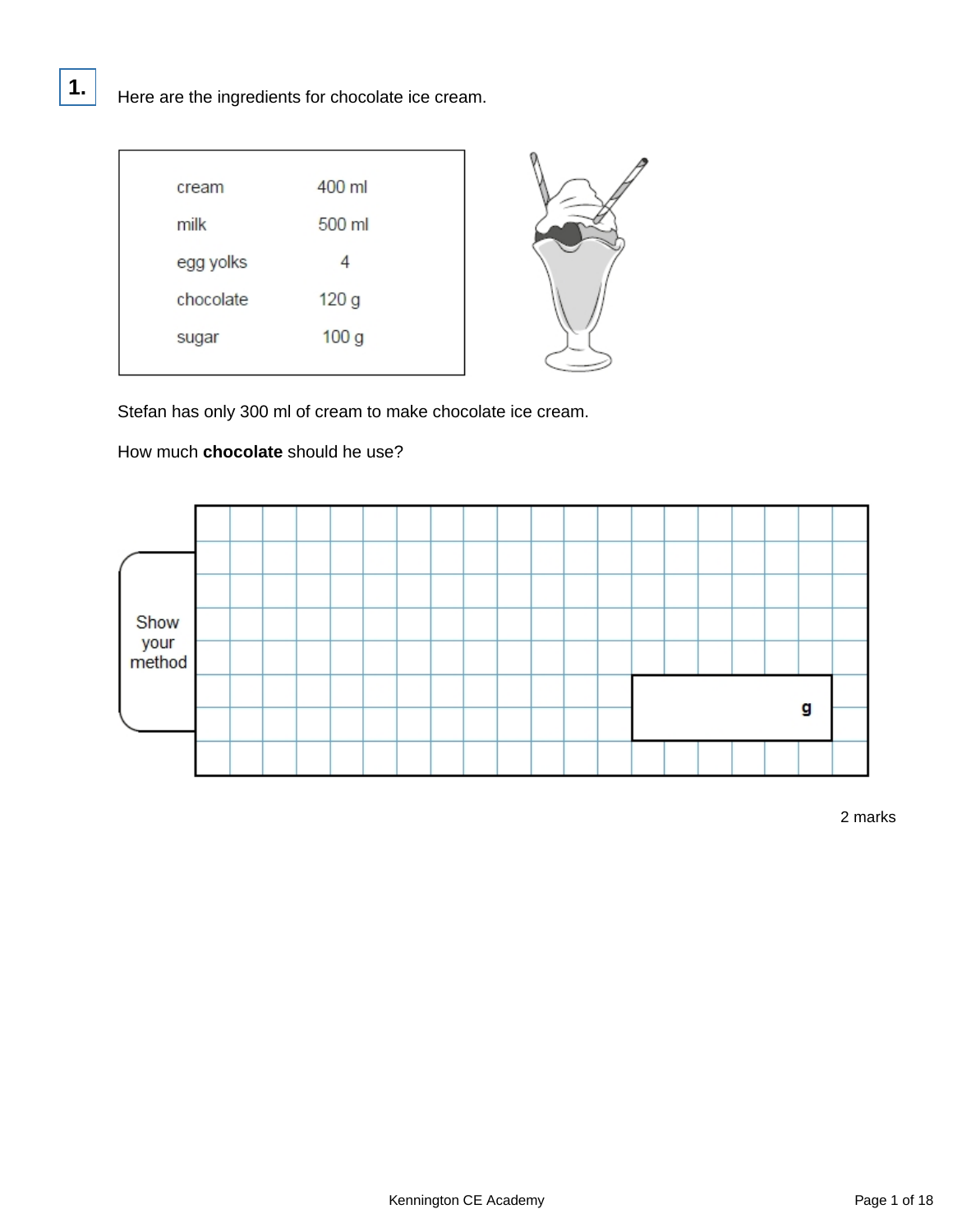This is Kirsty's recipe for breakfast cereal.

50 grams of oats 30 grams of raisins

**2.**

40 grams of nuts



If she uses 125 grams of oats, how many grams of raisins does she need?

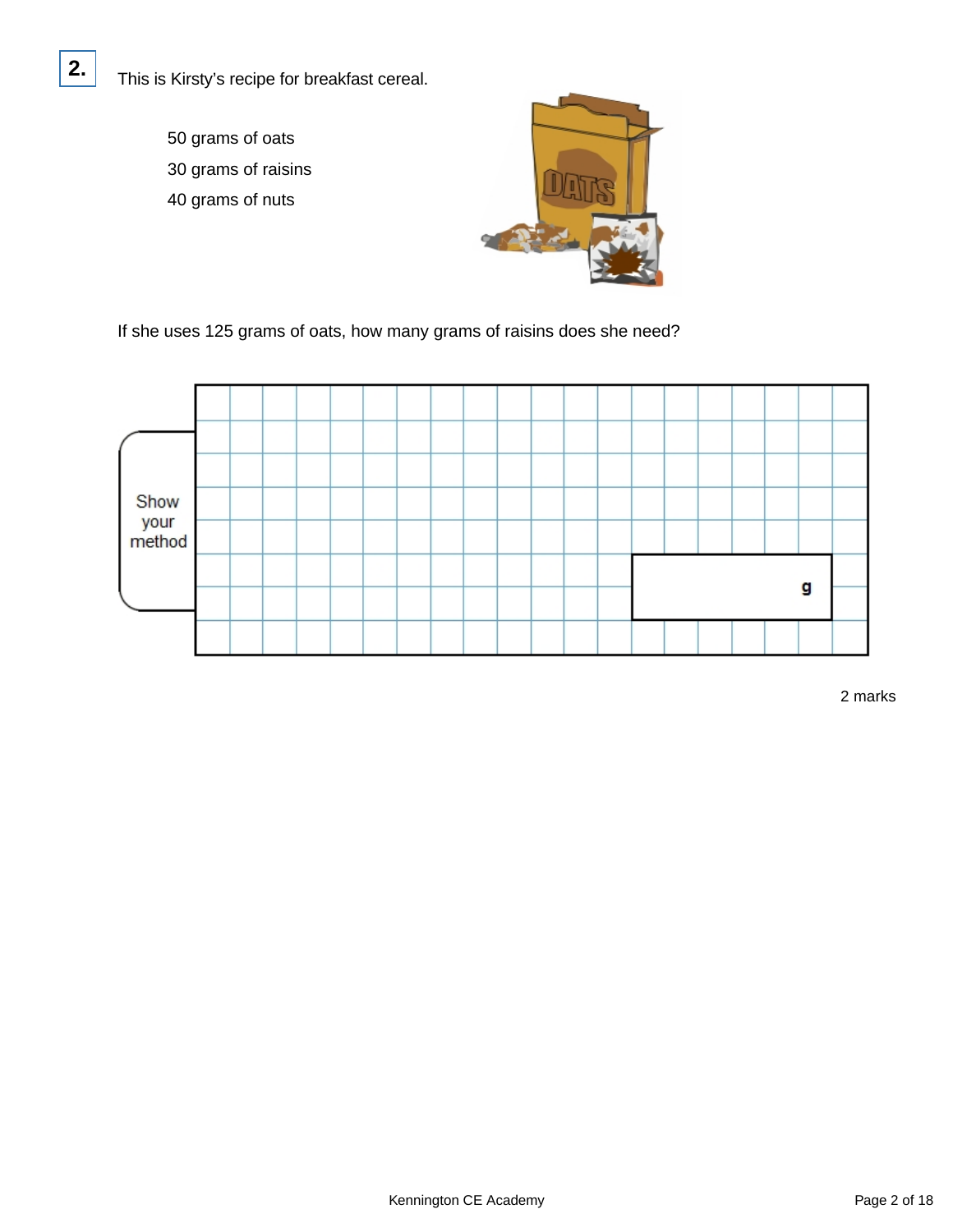Seb had some cherries.

Every day he ate 10 cherries and gave 5 away.

After he gave the last 5 cherries away, he had eaten 40 cherries altogether.

How many cherries did Seb have at the start?





2 marks

## **4.**

Chen is cooking some pasta.

The recipe says he needs 350 grams of pasta for 4 people.



How many **kilograms** of pasta does he need for **12 people**?

| Show<br>your<br>method |  |  |  |  |  |  |    |  |  |  |  |  |
|------------------------|--|--|--|--|--|--|----|--|--|--|--|--|
|                        |  |  |  |  |  |  |    |  |  |  |  |  |
|                        |  |  |  |  |  |  | kg |  |  |  |  |  |
|                        |  |  |  |  |  |  |    |  |  |  |  |  |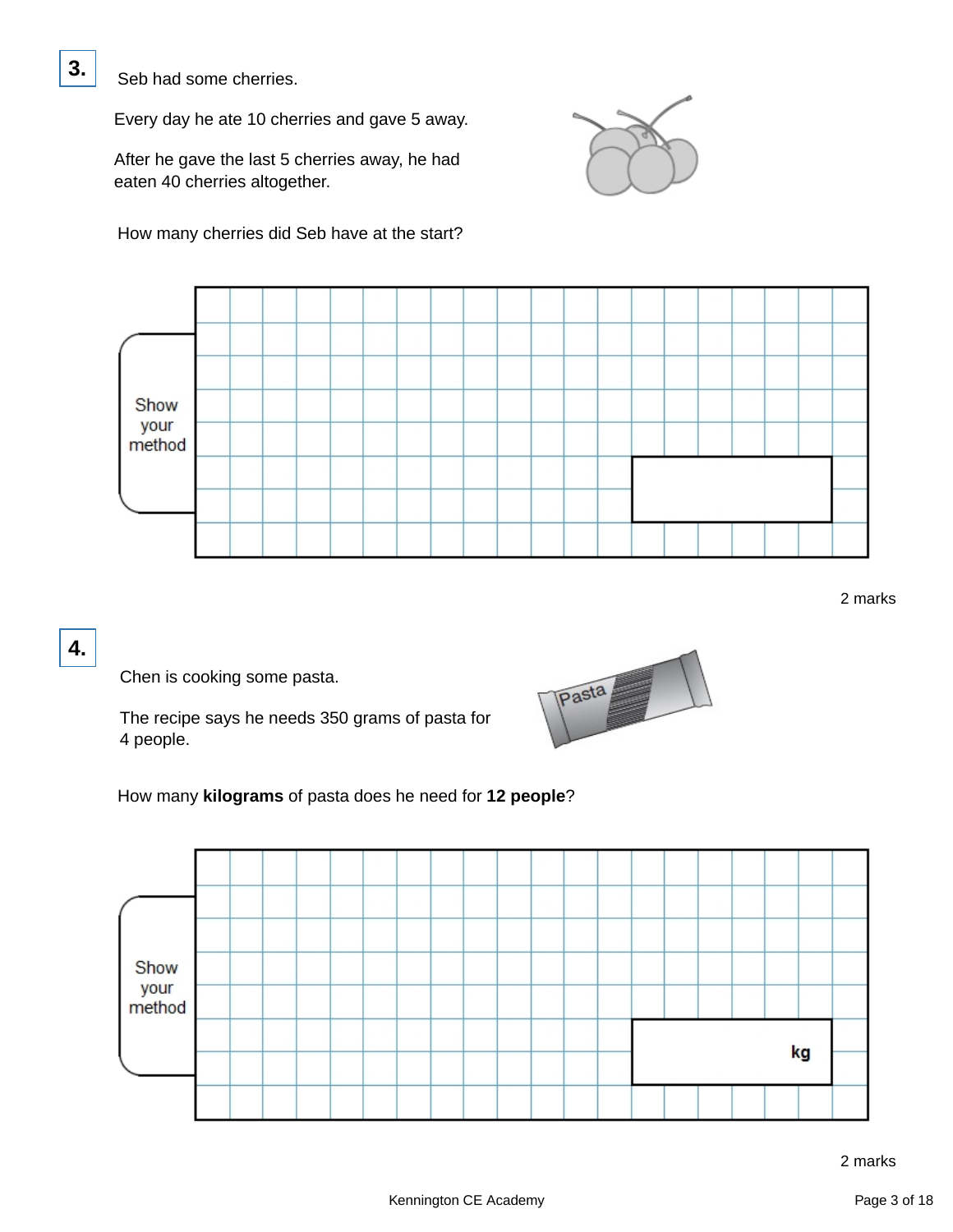

Two numbers are in the ratio **4 : 5**

One of the numbers is **60**

There are two possible values for the other number.

What are the two possible values?



2 marks

**6.**

These are the prices of cheese in a shop.



Mina buys **200 g** of Cheddar cheese and **150 g** of Edam cheese.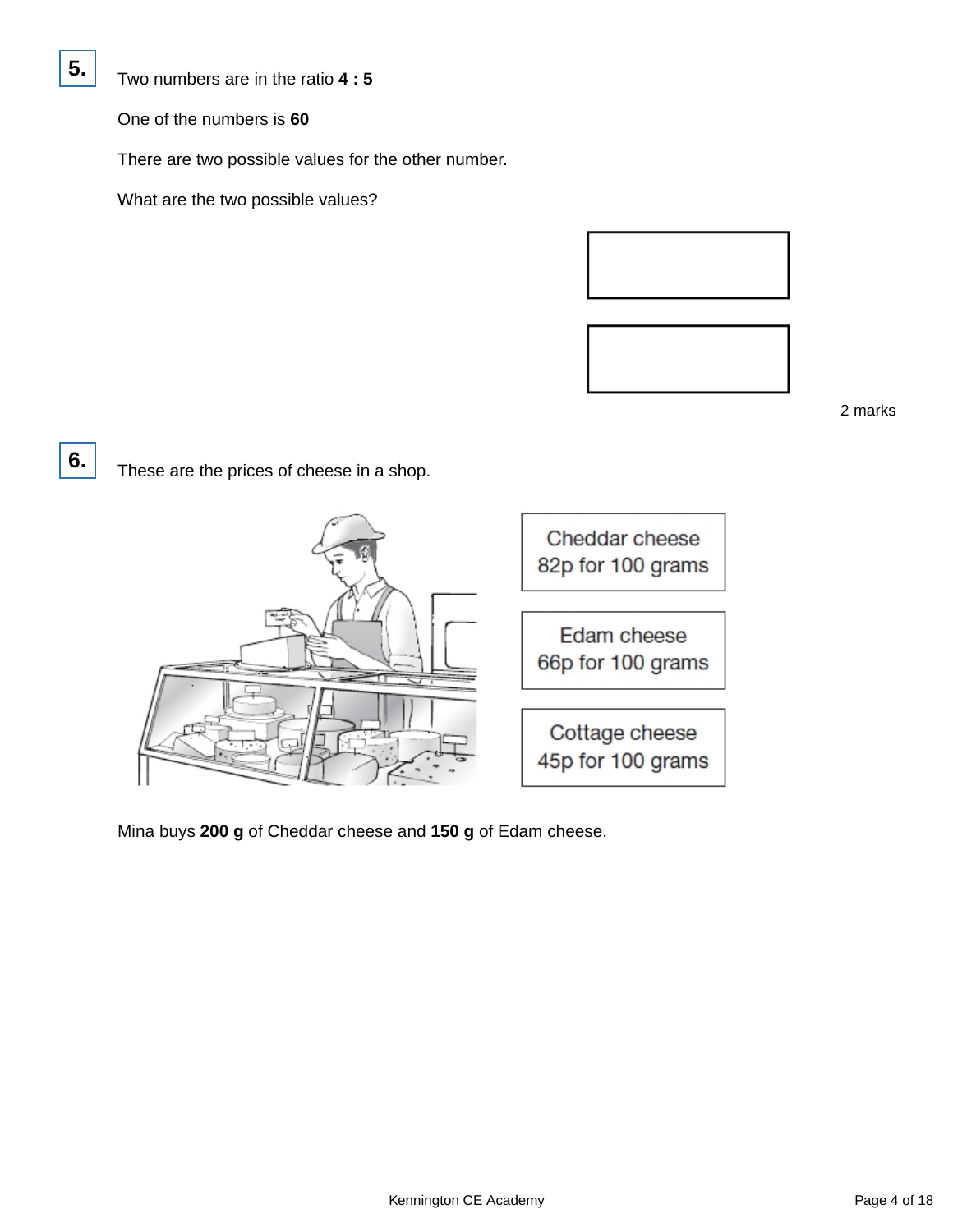

2 marks

Seb buys some cottage cheese for £1.35.

How many grams of cottage cheese does he get?



1 mark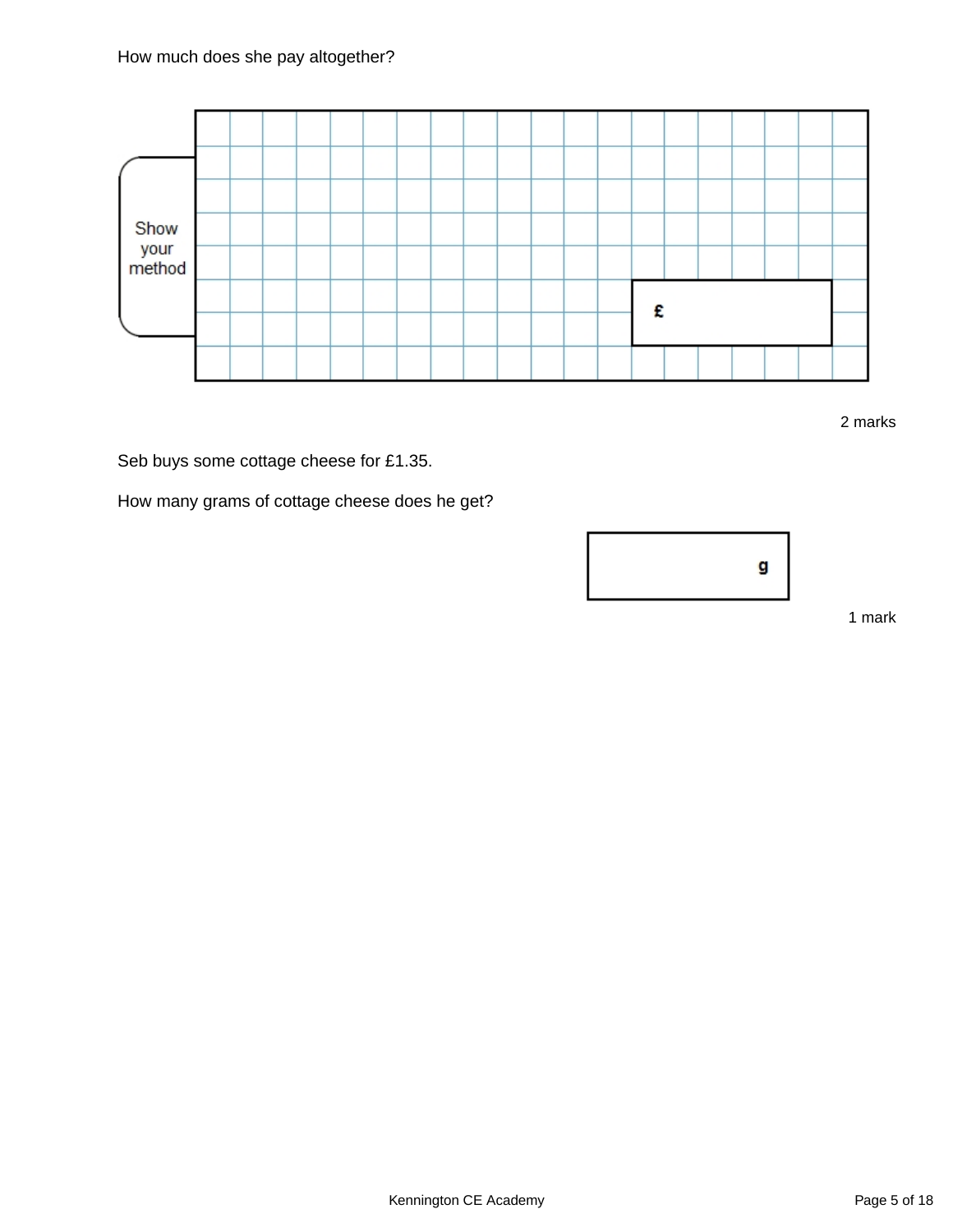A gardener plants tulip bulbs in a flower bed. She plants 3 red bulbs for every 4 white bulbs. She plants 60 red bulbs.



How many **white** bulbs does she plant?



2 marks

8. Here is a recipe for fruit smoothies.



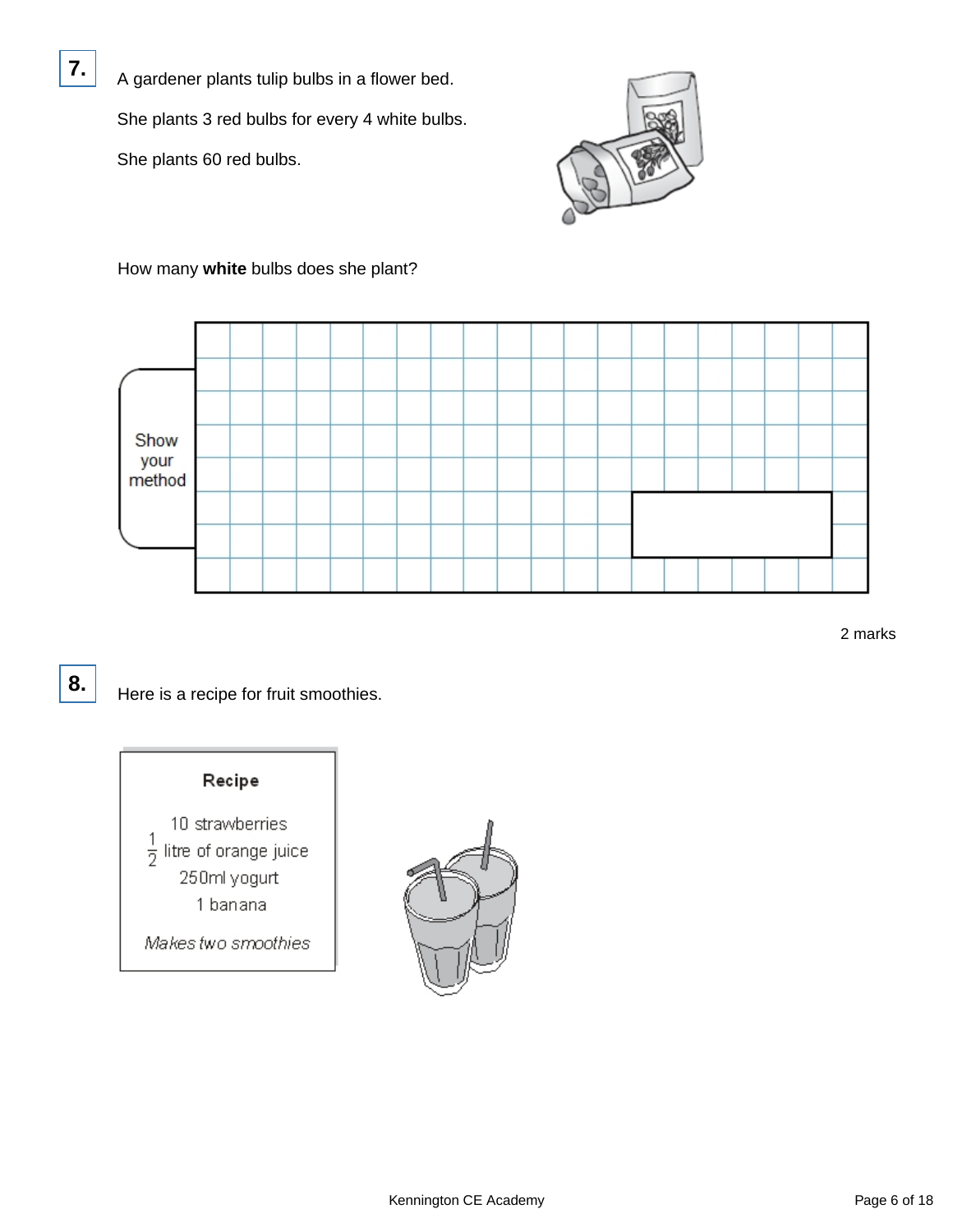Stefan uses the recipe to make smoothies. He uses 1 litre of yogurt.

How many strawberries does he use?



1 mark

Amir uses the same recipe.

He wants to make 5 smoothies. He has 1 litre of orange juice.

How many **more** millilitres of orange juice does he need?



2 marks

**9.** On a sheet of stickers there are 5 circles, 2 stars and one rectangle.

![](_page_6_Picture_11.jpeg)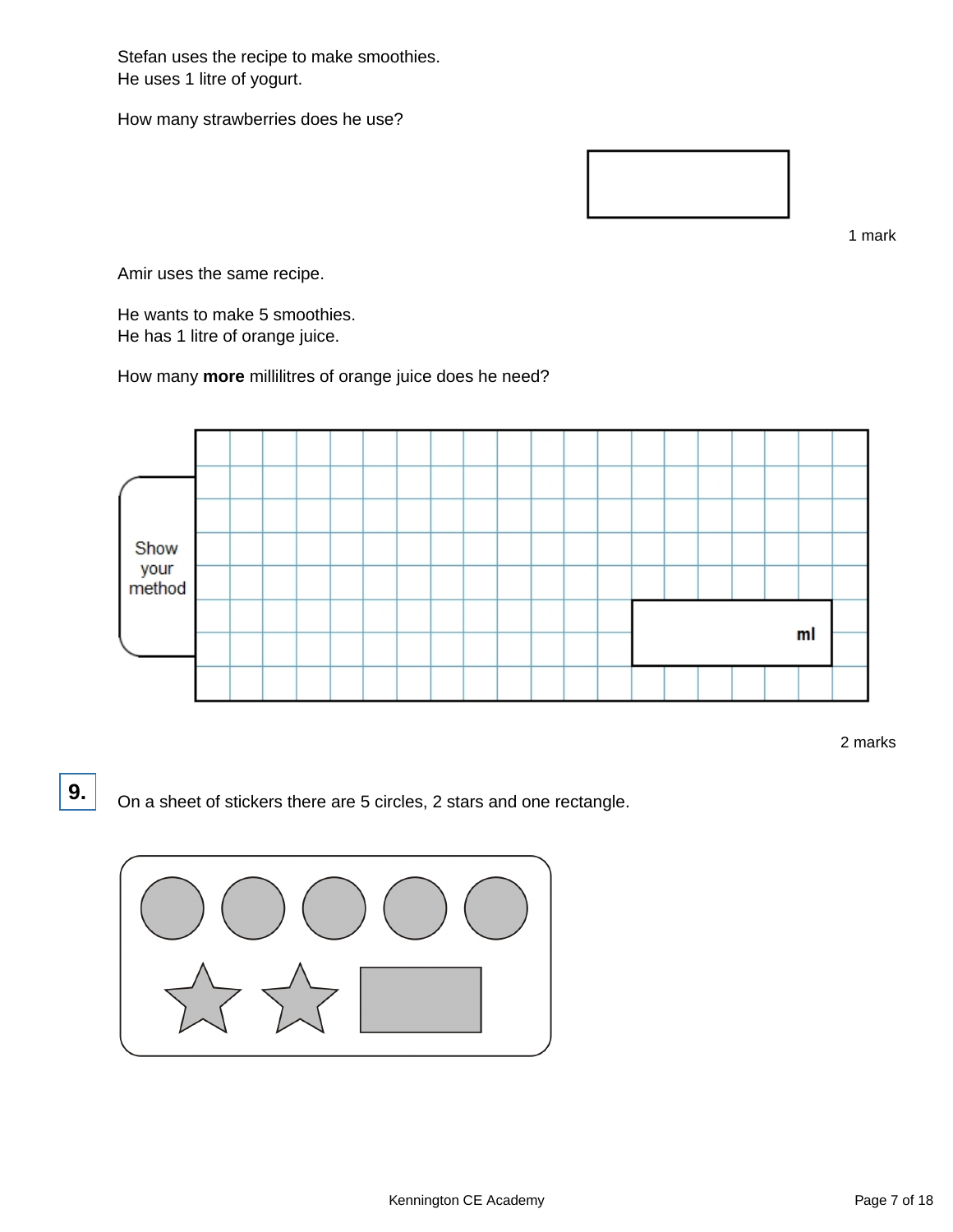How many stickers are there altogether on **4** sheets?

Nisha needs 55 circles.

How many sheets of stickers does she need?

Ben has 10 sheets of stickers.

How many **more** circles than rectangles does he have?

![](_page_7_Picture_6.jpeg)

1 mark

1 mark

1 mark

![](_page_7_Picture_8.jpeg)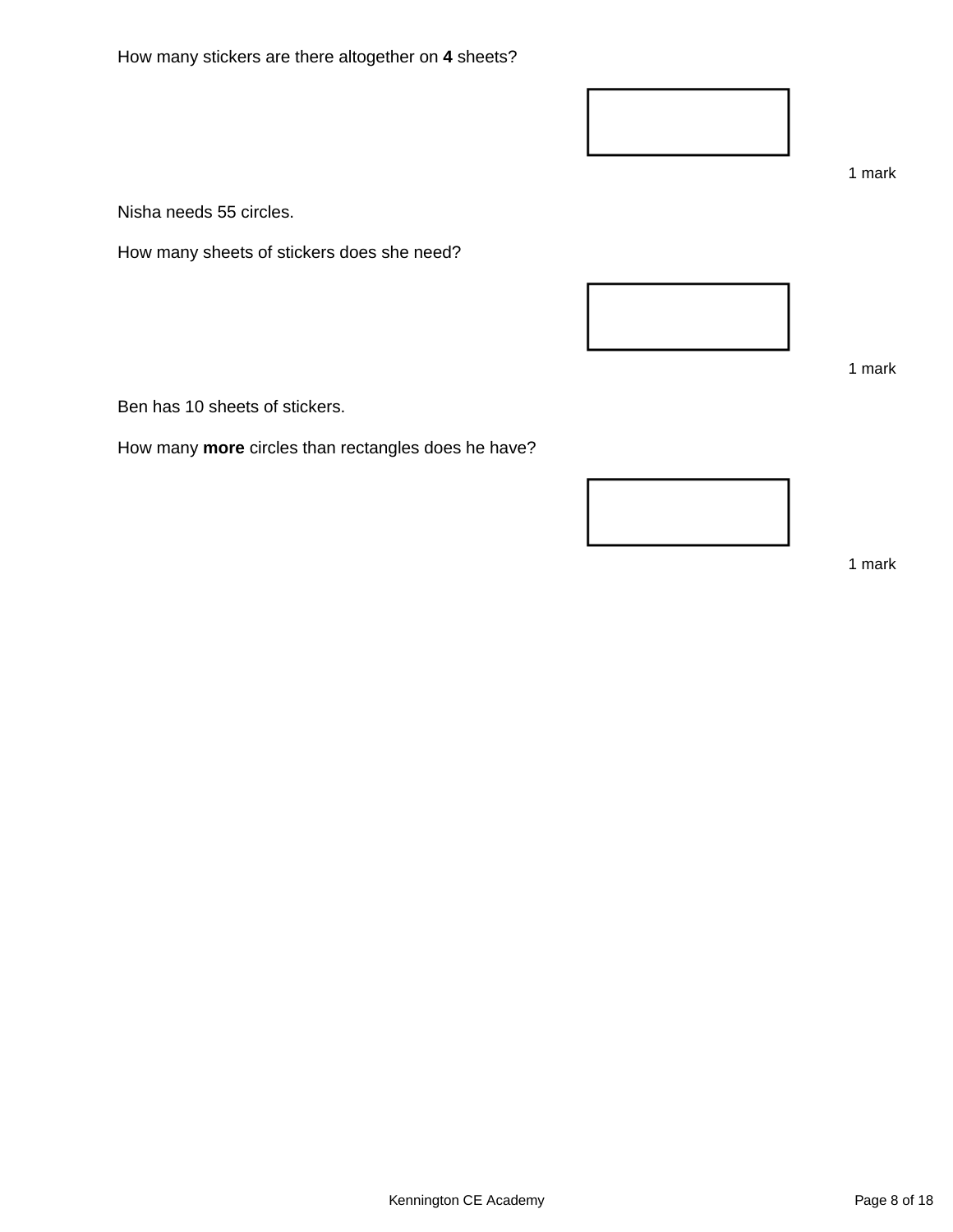![](_page_8_Picture_0.jpeg)

David and his friends prepare a picnic.

Each person at the picnic will get:

- **3** sandwiches
- **2** bananas
- **1** packet of crisps

![](_page_8_Picture_6.jpeg)

The children pack **45** sandwiches.

How many **bananas** do they pack?

| Show<br>your<br>method |  |  |  |  |  |  |         |  |  |  |  |  |  |
|------------------------|--|--|--|--|--|--|---------|--|--|--|--|--|--|
|                        |  |  |  |  |  |  |         |  |  |  |  |  |  |
|                        |  |  |  |  |  |  | bananas |  |  |  |  |  |  |
|                        |  |  |  |  |  |  |         |  |  |  |  |  |  |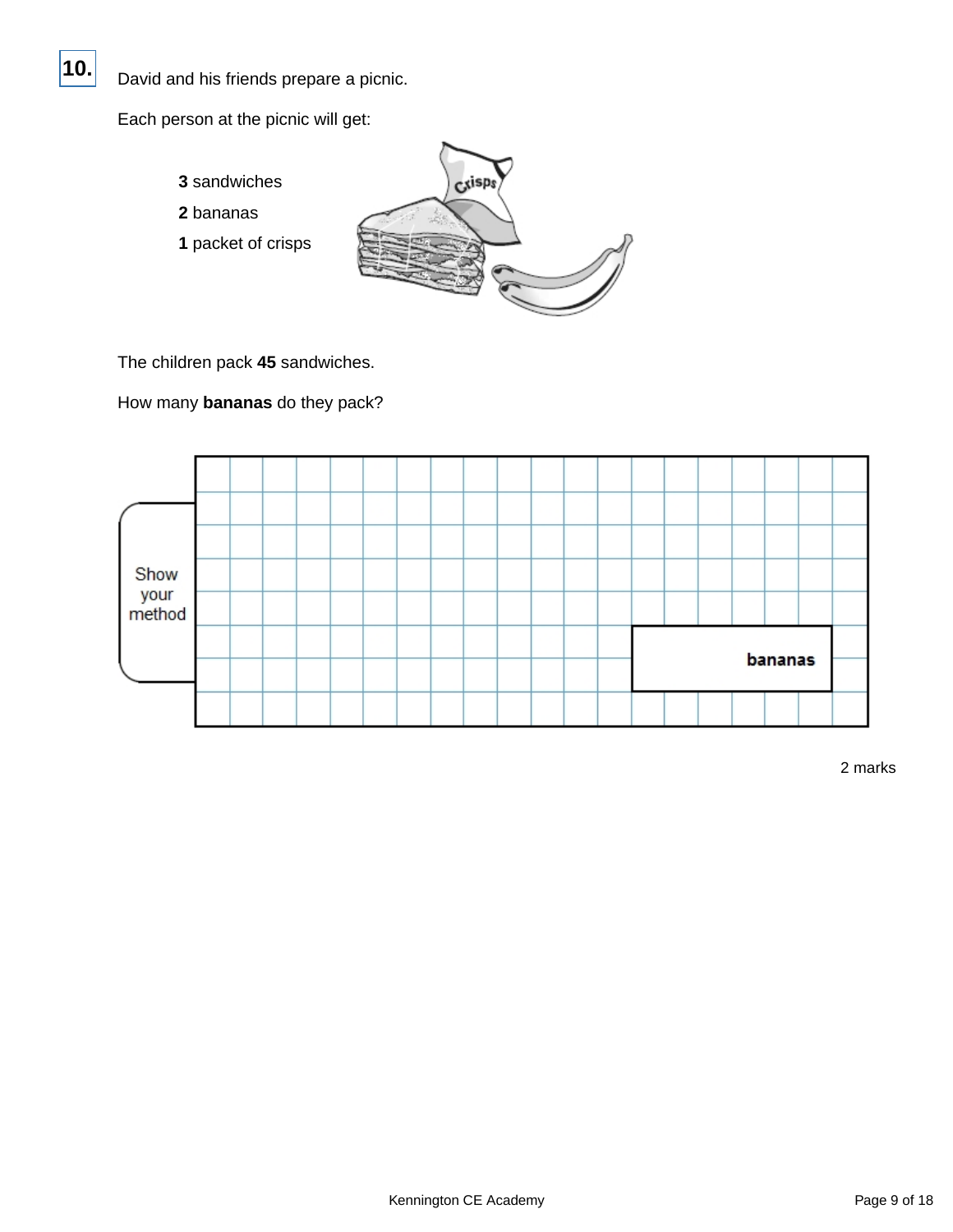![](_page_9_Picture_1.jpeg)

Sapna makes a fruit salad using bananas, oranges and apples.

For every one banana, she uses 2 oranges and 3 apples.

Sapna uses 24 fruits.

How many **oranges** does she use?

![](_page_9_Figure_6.jpeg)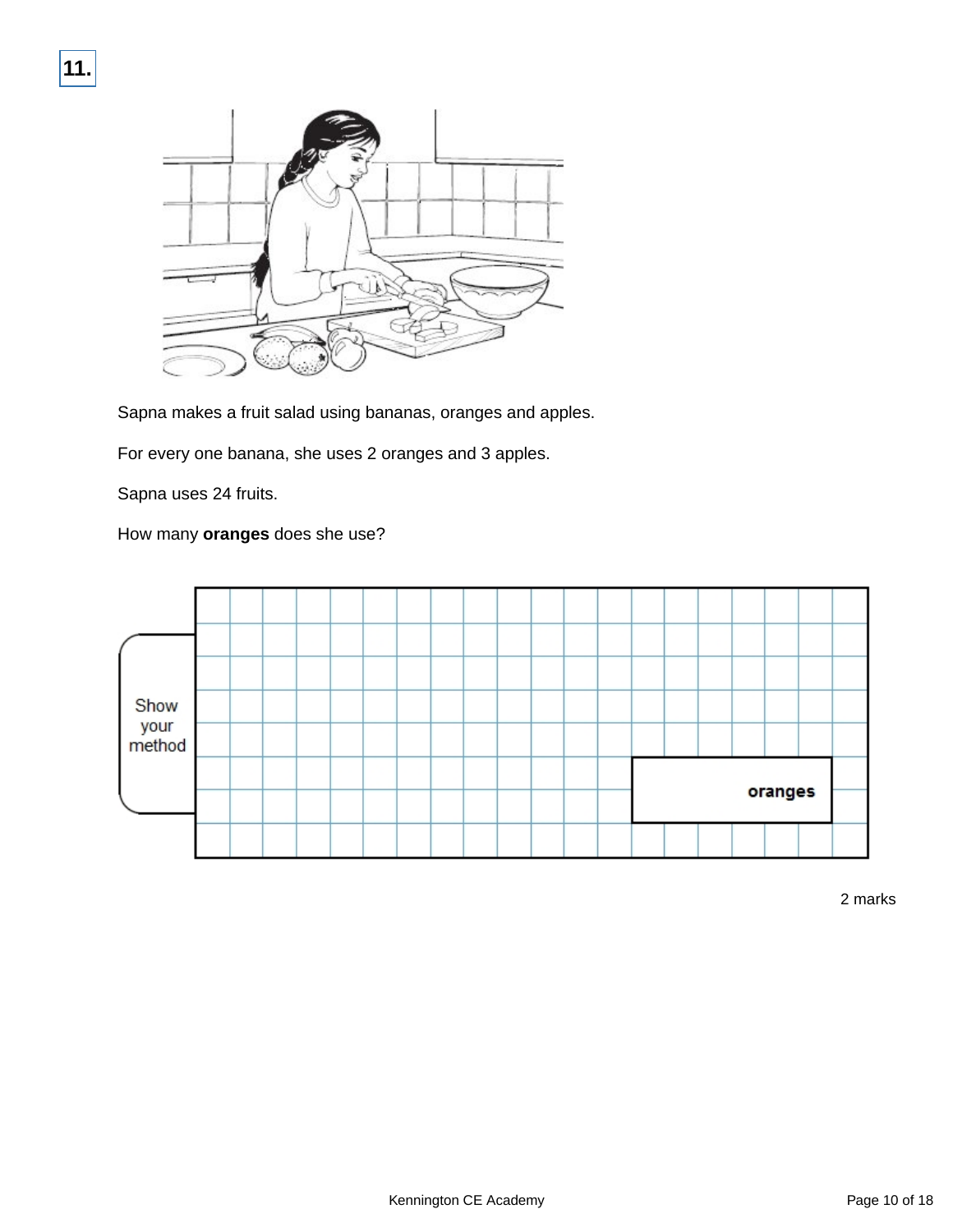![](_page_10_Picture_1.jpeg)

She plays **five** new songs for every **two** old songs.

Last week she played 15 **new** songs.

How many songs did she play **altogether**?

![](_page_10_Figure_5.jpeg)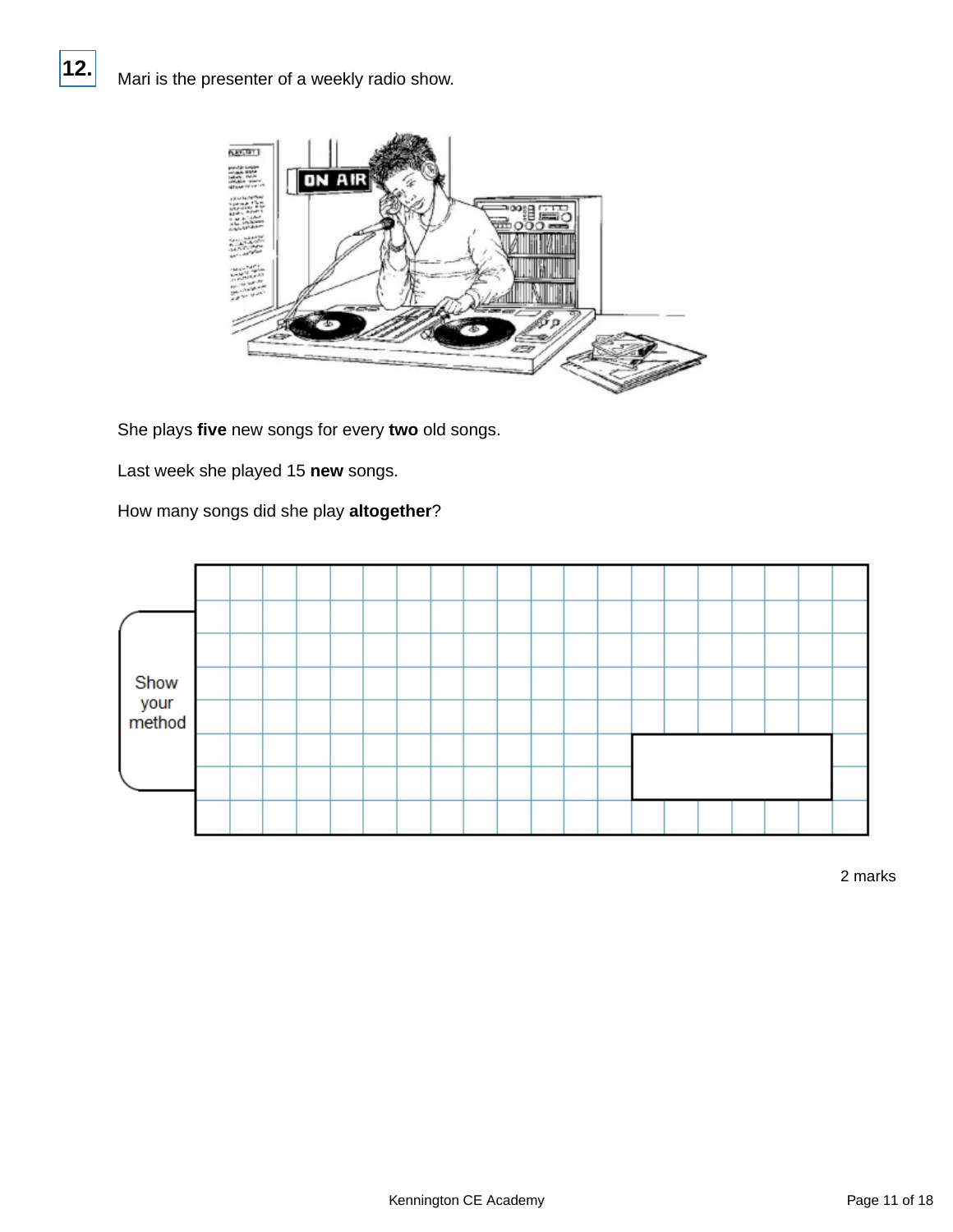|  | Pasta sauce   |  |
|--|---------------|--|
|  | 300g tomatoes |  |
|  | 120g onions   |  |
|  | 75g mushrooms |  |
|  |               |  |

Josh makes the pasta sauce using **900 g** of **tomatoes**.

What weight of **onions** should he use?

![](_page_11_Figure_4.jpeg)

1 mark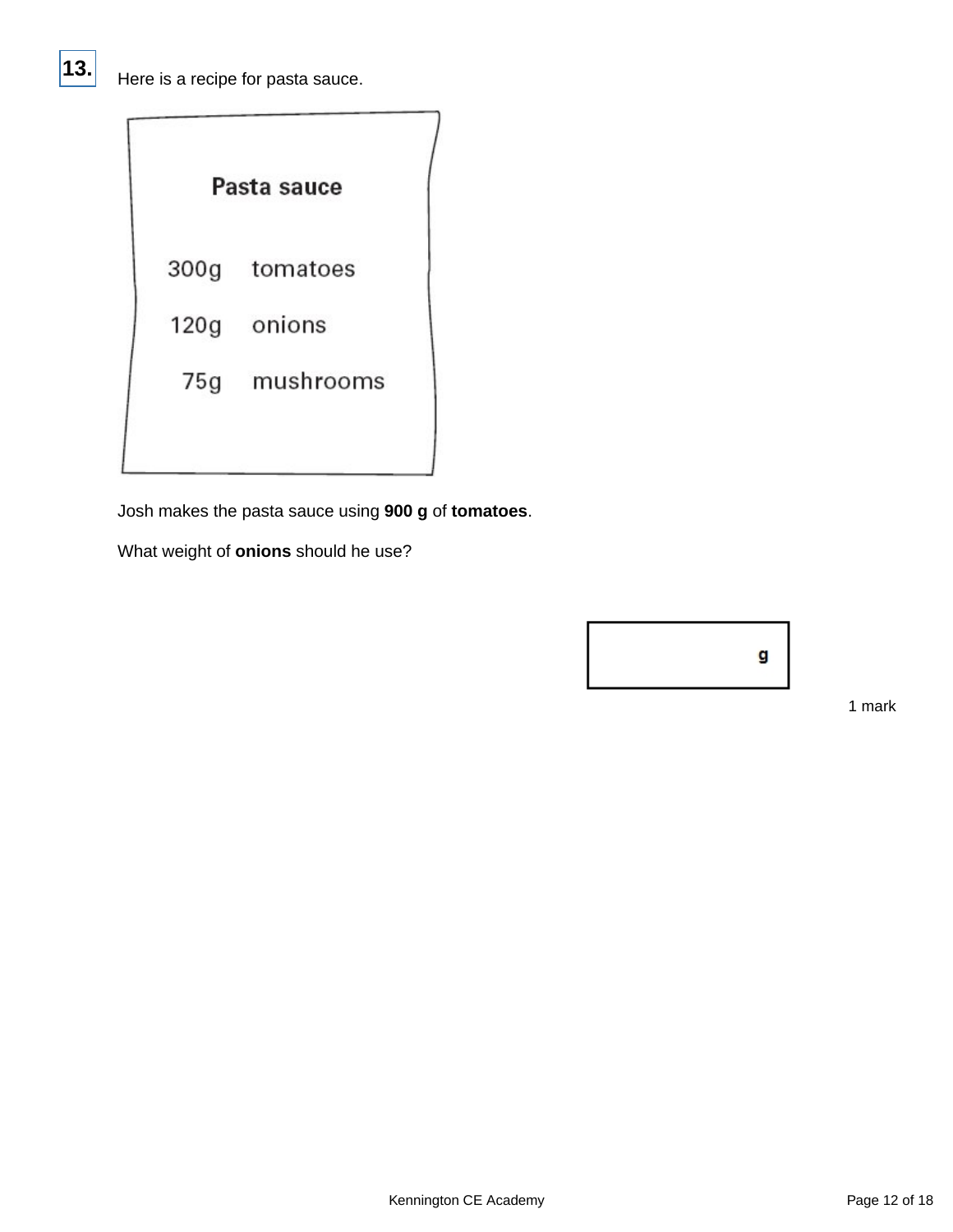## Mark schemes

![](_page_12_Picture_1.jpeg)

Award **TWO** marks for the correct answer of 90g.

If the answer is incorrect, award **ONE** mark for evidence of an appropriate method, e.g:

• 
$$
300 \div 400 = \frac{3}{4}
$$
  
 $\frac{3}{4} \times 120$   
Answer need not be obtained for the award of **ONE** mark.  
Up to 2

**[2]**

![](_page_12_Picture_6.jpeg)

Award **TWO** marks for the correct answer of 75

If the answer is incorrect, award **ONE** mark for evidence of appropriate working, eg:

 $\blacksquare$  125 ÷ 50 = 2.5

 $2.5 \times 30 =$  wrong answer

#### **OR**

- 50g oats 30g raisins
	- 25g oats 15g raisins  $(+ 2)$
	- 125g oats wrong answer (× 5) Working must be carried through to reach an answer for the award of **ONE** mark.

**Up to 2**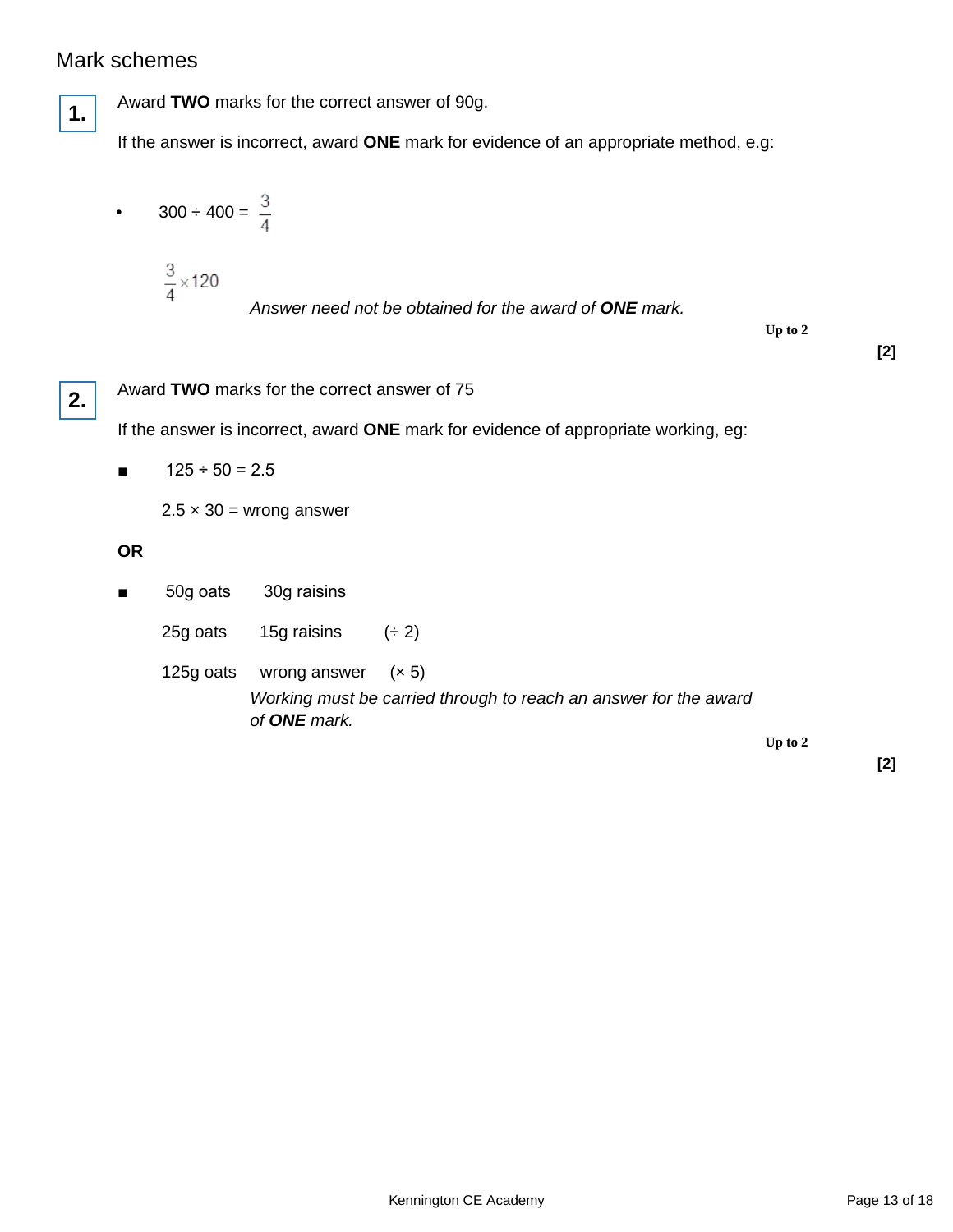| 3. |                                                                                     |                           | Award TWO marks for the correct answer of 60                                                                 |          |  |  |  |  |  |
|----|-------------------------------------------------------------------------------------|---------------------------|--------------------------------------------------------------------------------------------------------------|----------|--|--|--|--|--|
|    |                                                                                     | appropriate working, eg:  | If the answer is incorrect, award ONE mark for evidence of                                                   |          |  |  |  |  |  |
|    |                                                                                     | Ate 10, gave away 5       |                                                                                                              |          |  |  |  |  |  |
|    |                                                                                     | Ate 40, gave away 20      |                                                                                                              |          |  |  |  |  |  |
|    |                                                                                     |                           | Ate $40 + 20$ = wrong answer                                                                                 |          |  |  |  |  |  |
|    |                                                                                     | $40 \div 10 = 4$          |                                                                                                              |          |  |  |  |  |  |
|    |                                                                                     | $4 \times 5 = 20$         |                                                                                                              |          |  |  |  |  |  |
|    |                                                                                     |                           | $20 + 40 =$ wrong answer<br>Working must be carried through to reach<br>an answer for the award of ONE mark. | Up to 2  |  |  |  |  |  |
|    |                                                                                     |                           |                                                                                                              | U1       |  |  |  |  |  |
| 4. |                                                                                     |                           | Award TWO marks for the correct answer of 1.05 kg.                                                           |          |  |  |  |  |  |
|    | If the answer is incorrect, award ONE mark for evidence of appropriate working, eg: |                           |                                                                                                              |          |  |  |  |  |  |
|    | п                                                                                   | $12 \div 4 = 3$           |                                                                                                              |          |  |  |  |  |  |
|    |                                                                                     | $350 \times 3 = 1050$     |                                                                                                              |          |  |  |  |  |  |
|    |                                                                                     |                           | $1050 \div 1000 =$ wrong answer                                                                              |          |  |  |  |  |  |
|    |                                                                                     |                           | Do not accept 1050 g                                                                                         |          |  |  |  |  |  |
|    |                                                                                     |                           | Accept for ONE mark 10.5 or 105 as evidence of appropriate<br>working.                                       |          |  |  |  |  |  |
|    |                                                                                     |                           | Working must be carried through to reach an answer for the award<br>of ONE mark.                             |          |  |  |  |  |  |
|    |                                                                                     |                           |                                                                                                              | Up to 2m |  |  |  |  |  |
|    |                                                                                     |                           |                                                                                                              |          |  |  |  |  |  |
| 5. |                                                                                     | 75 and 48 in either order |                                                                                                              |          |  |  |  |  |  |
|    |                                                                                     |                           | Ratios given in each box, ie:                                                                                |          |  |  |  |  |  |
|    |                                                                                     |                           | 48:60 and 60:75                                                                                              |          |  |  |  |  |  |

Condone, for 2m or 1m

**or**

Gives one correct value

**2**

**1**

**[2]**

**[2]**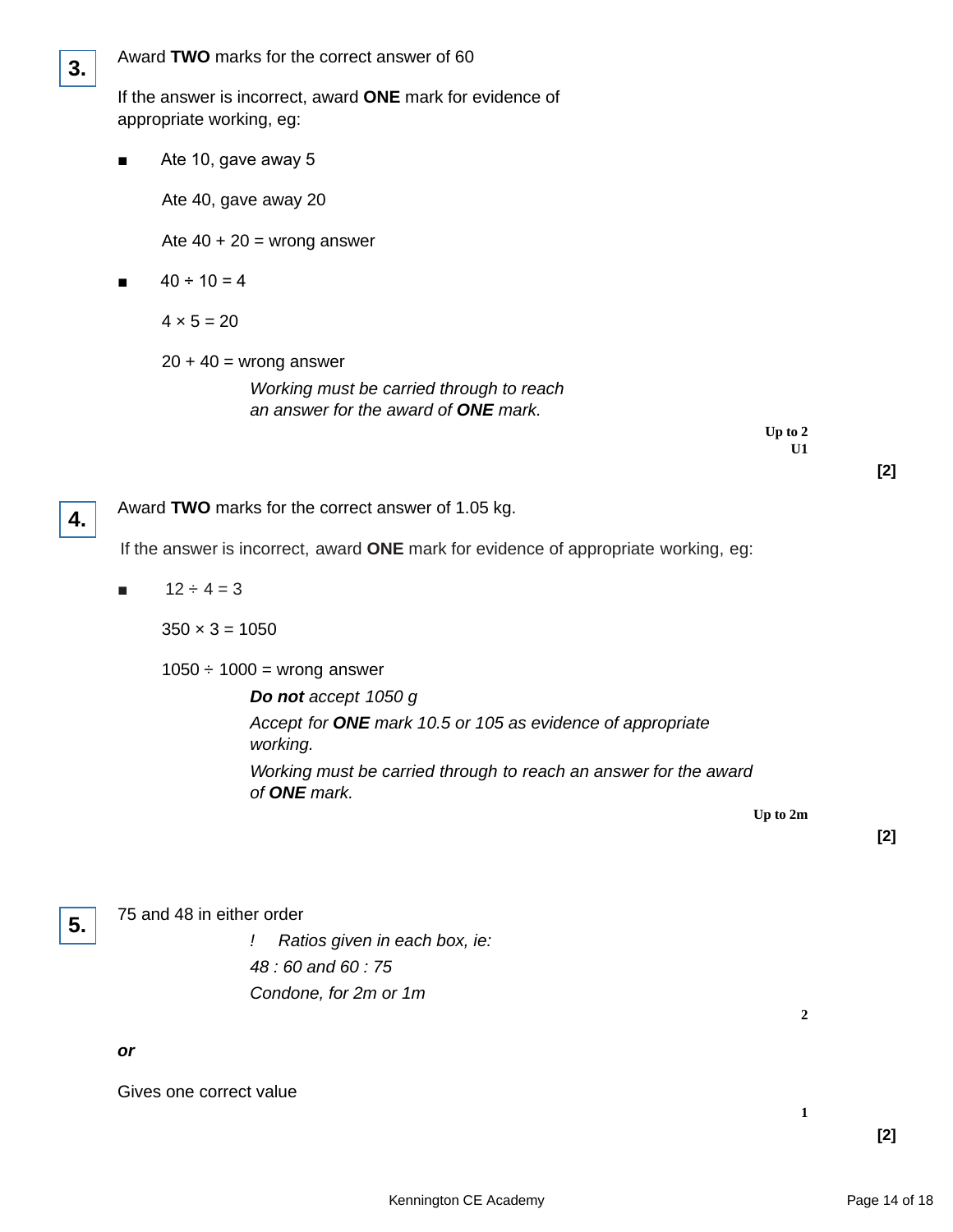| 6. | (a)       | Award TWO marks for the correct answer of £2.63                                                                                                                                             |              |  |  |  |  |  |  |  |
|----|-----------|---------------------------------------------------------------------------------------------------------------------------------------------------------------------------------------------|--------------|--|--|--|--|--|--|--|
|    |           | If the answer is incorrect, award ONE mark for evidence of appropriate<br>working, eg                                                                                                       |              |  |  |  |  |  |  |  |
|    |           | $82p \times 2 = 164p$                                                                                                                                                                       |              |  |  |  |  |  |  |  |
|    |           | $66p + 33p = 99p$                                                                                                                                                                           |              |  |  |  |  |  |  |  |
|    |           | $164p + 99p =$ wrong answer<br>Accept for ONE mark £263 OR £263p as evidence of<br>appropriate working.<br>Working must be carried through to reach an answer<br>for the award of ONE mark. | Up to 2      |  |  |  |  |  |  |  |
|    | (b)       | 300                                                                                                                                                                                         | $\mathbf{1}$ |  |  |  |  |  |  |  |
| 7. |           | Award TWO marks for the correct answer of 80                                                                                                                                                |              |  |  |  |  |  |  |  |
|    |           | If the answer is incorrect, award ONE mark for evidence of appropriate method, eg:                                                                                                          |              |  |  |  |  |  |  |  |
|    |           | $60 \div 3 = 20$                                                                                                                                                                            |              |  |  |  |  |  |  |  |
|    |           | $20 \times 4$                                                                                                                                                                               |              |  |  |  |  |  |  |  |
|    | <b>OR</b> |                                                                                                                                                                                             |              |  |  |  |  |  |  |  |
|    |           | 3 red 4 white                                                                                                                                                                               |              |  |  |  |  |  |  |  |
|    |           | 30 red 40 white                                                                                                                                                                             |              |  |  |  |  |  |  |  |
|    |           | 60 red<br>Answer need not be obtained for the award of ONE mark.                                                                                                                            | Up to 2      |  |  |  |  |  |  |  |

![](_page_14_Picture_1.jpeg)

 $(a)$  40

**1**

**[3]**

**[2]**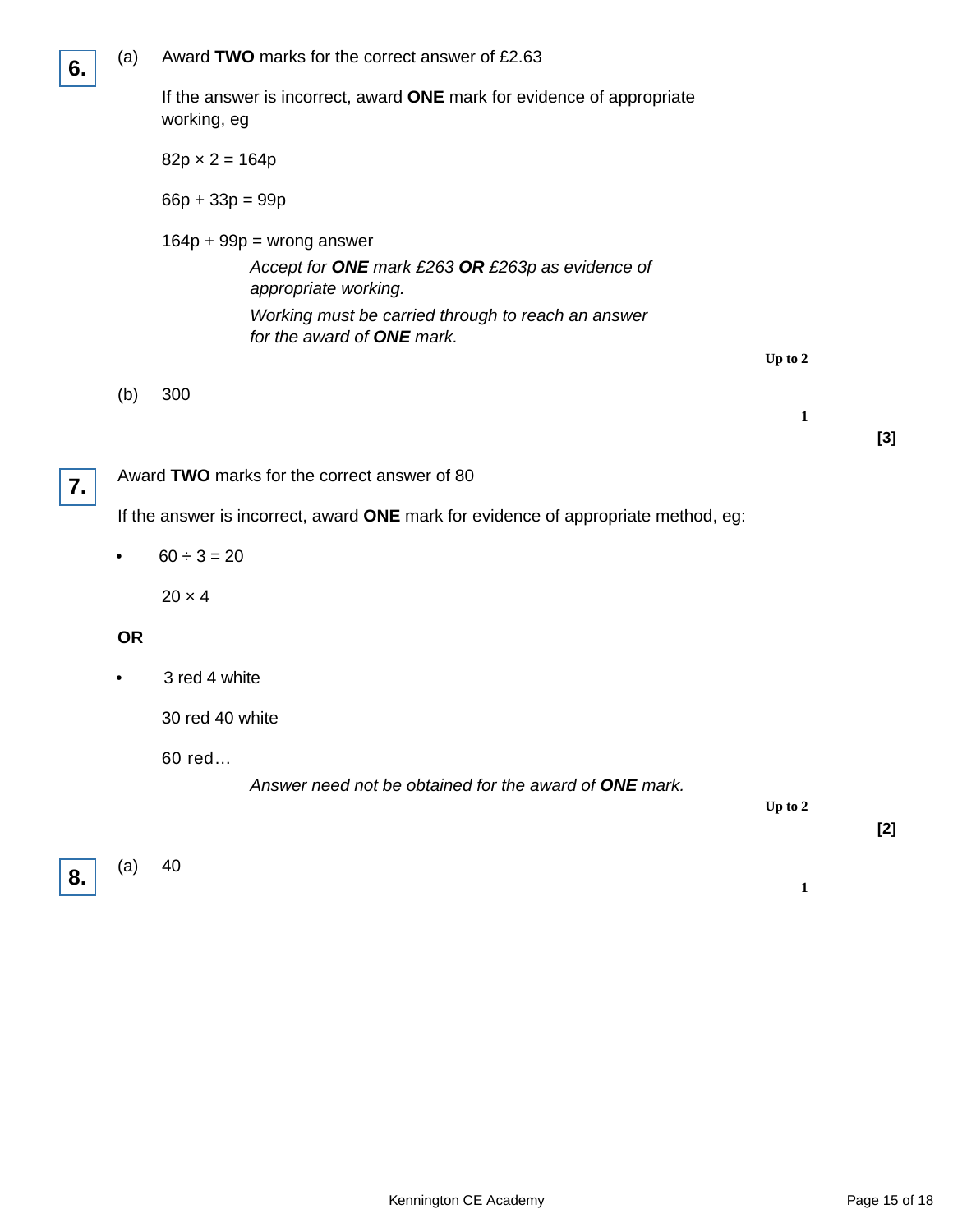(b) Award **TWO** marks for the correct answer of 250

 If the answer is incorrect, award **ONE** mark for evidence of appropriate method, eg:

•  $500 \div 2 \times 5 = 1250$ 1250 – 1000

**OR**

•  $\frac{1}{2}$  litre 2 smoothies 1 litre 4 smoothies  $1\frac{1}{4}$  litres 5 smoothies  $1 - 1 = \frac{1}{4}$  $\frac{1}{4}$  × 1000

> Accept for **ONE** mark an answer of  $\frac{1}{x}$  litre **OR** sight of  $\frac{1}{y}$  litre with no evidence of an incorrect method.

> Accept for **ONE** mark an answer of 1250 **OR** sight of 1250 with no evidence of an incorrect method.

Answer need not be obtained for the award of **ONE** mark.

**Up to 2**

**[3]**

![](_page_15_Figure_9.jpeg)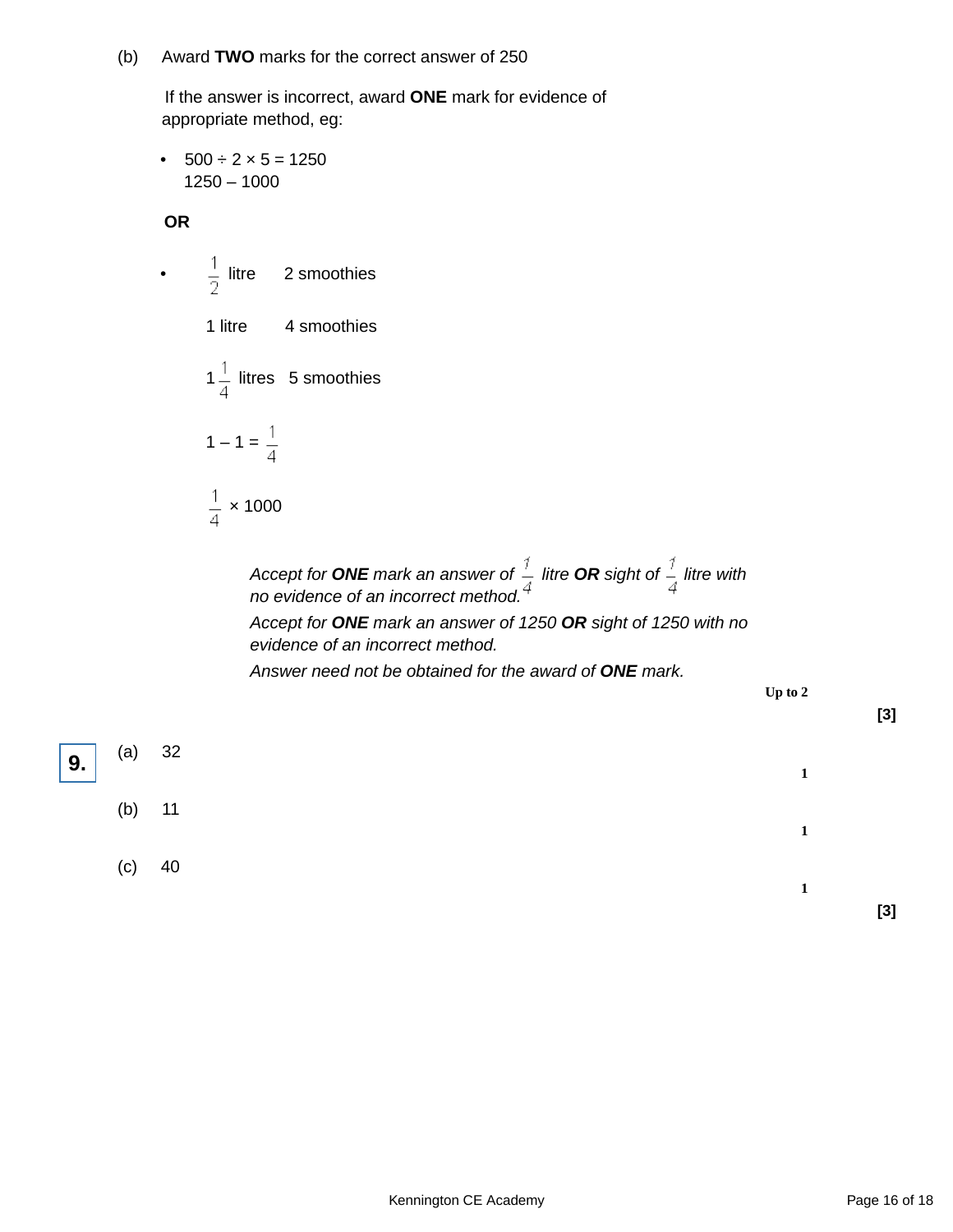![](_page_16_Picture_0.jpeg)

 If the answer is incorrect, award **ONE** mark for evidence of appropriate method, eg

 $45 \div 3 = 15$ 

 $15 \times 2$ 

Answer need not be obtained for the award of **ONE** mark.

**Up to 2**

**11.**

| Award TWO marks for the correct answer of 8 |  |  |
|---------------------------------------------|--|--|
|---------------------------------------------|--|--|

If the answer is incorrect, award **ONE** mark for evidence of an appropriate method, eg

| $1 + 2 + 3 = 6$ |  |  |  |
|-----------------|--|--|--|
|                 |  |  |  |

 $24 \div 6 = 4$ 

 $4 \times 2$ 

#### **OR**

- 6 fruits 2 oranges
- 12 fruits 4 oranges
- 18 fruits 6 oranges
- 24 fruits wrong answer

Answer need not be obtained for the award of **ONE** mark.

**Up to 2**

**[2]**

**[2]**

# **12.**

Award **TWO** marks for the correct answer of 21

 If the answer is incorrect, award **ONE** mark for evidence of appropriate working, eg

 $5 + 2 = 7$  $15 \div 5 \times 7$ 

#### **OR**

 5 new 2 old 10 new 4 old 15 new 6 old

> Award **ONE** mark for an answer of 6 **OR** for 6 shown with no evidence of an incorrect method. Answer need not be given for the award of **ONE** mark.

> > **Up to 2**

**[2]**